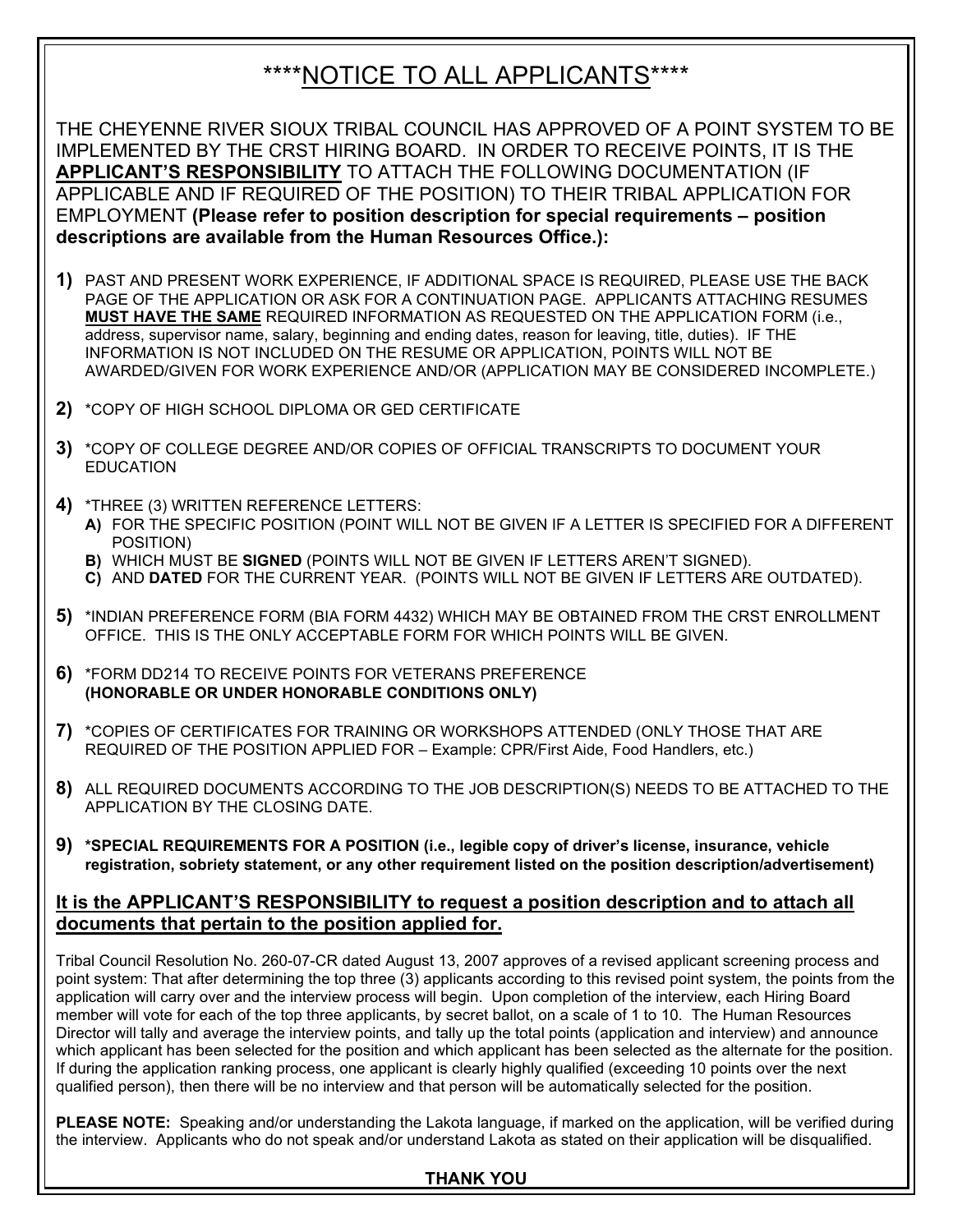## **Cheyenne River Sioux Tribe Human Resources Department P.O. Box 590 Eagle Butte, South Dakota 57625 605-964-4818 Fax: 605-964-1122**

# Date \_\_\_\_\_\_\_\_\_\_\_\_\_\_\_\_\_Application for Employment

| Position applied for                                                                              |                                                                                                                                                                                                                                                                                     |              |
|---------------------------------------------------------------------------------------------------|-------------------------------------------------------------------------------------------------------------------------------------------------------------------------------------------------------------------------------------------------------------------------------------|--------------|
| Were you previously employed by us? Yes (<br><b>Nol</b><br>Does your wife/husband work? Yes<br>No | If yes, when? <u>shipped</u> and the same of the same of the same of the same of the same of the same of the same of the same of the same of the same of the same of the same of the same of the same of the same of the same of th<br>If yes, describe ___________________________ |              |
| On what date will you be available for work?                                                      |                                                                                                                                                                                                                                                                                     | <b>20</b>    |
| List any friends or relatives working for us                                                      | Name                                                                                                                                                                                                                                                                                | Relationship |
|                                                                                                   | Name                                                                                                                                                                                                                                                                                | Relationship |

## **PERSONAL INFORMATION**

| Name __________ |                                                                        |                                                                                                                           |        |          |
|-----------------|------------------------------------------------------------------------|---------------------------------------------------------------------------------------------------------------------------|--------|----------|
|                 | Last                                                                   | First                                                                                                                     | Middle |          |
|                 |                                                                        |                                                                                                                           |        |          |
|                 | Street # or P.O. Box #                                                 | City                                                                                                                      | State  | Zip Code |
|                 |                                                                        |                                                                                                                           |        |          |
|                 |                                                                        | Message Phone ______________________________Do you speak Lakota? Yes   No  b Understand Lakota? Yes   No d                |        |          |
|                 |                                                                        | Date of Birth ______________________Age ____________Sex _____________Social Security Number ________________________      |        |          |
|                 |                                                                        | Marital Status ________________________Own _______or have access ______to transportation. Kind _______________<br>Citizen |        |          |
|                 |                                                                        |                                                                                                                           |        |          |
|                 |                                                                        |                                                                                                                           |        |          |
|                 |                                                                        | Have you ever been convicted of a crime? Yes $\vert$ $\vert$ No $\vert$ if yes, please describe in full                   |        |          |
|                 |                                                                        | Do you have a handicap constituting a significant barrier to employment? Yes () No (). If yes, please specify             |        |          |
|                 |                                                                        | <b>MILITARY SERVICE RECORD</b>                                                                                            |        |          |
|                 |                                                                        |                                                                                                                           |        |          |
|                 |                                                                        | Month Year<br>Month Year                                                                                                  |        |          |
|                 |                                                                        | Date of final discharge <b>Example 20</b> and List duties in the service including special training                       |        |          |
|                 | A copy of form DD214 must be attached to application for verification. |                                                                                                                           |        |          |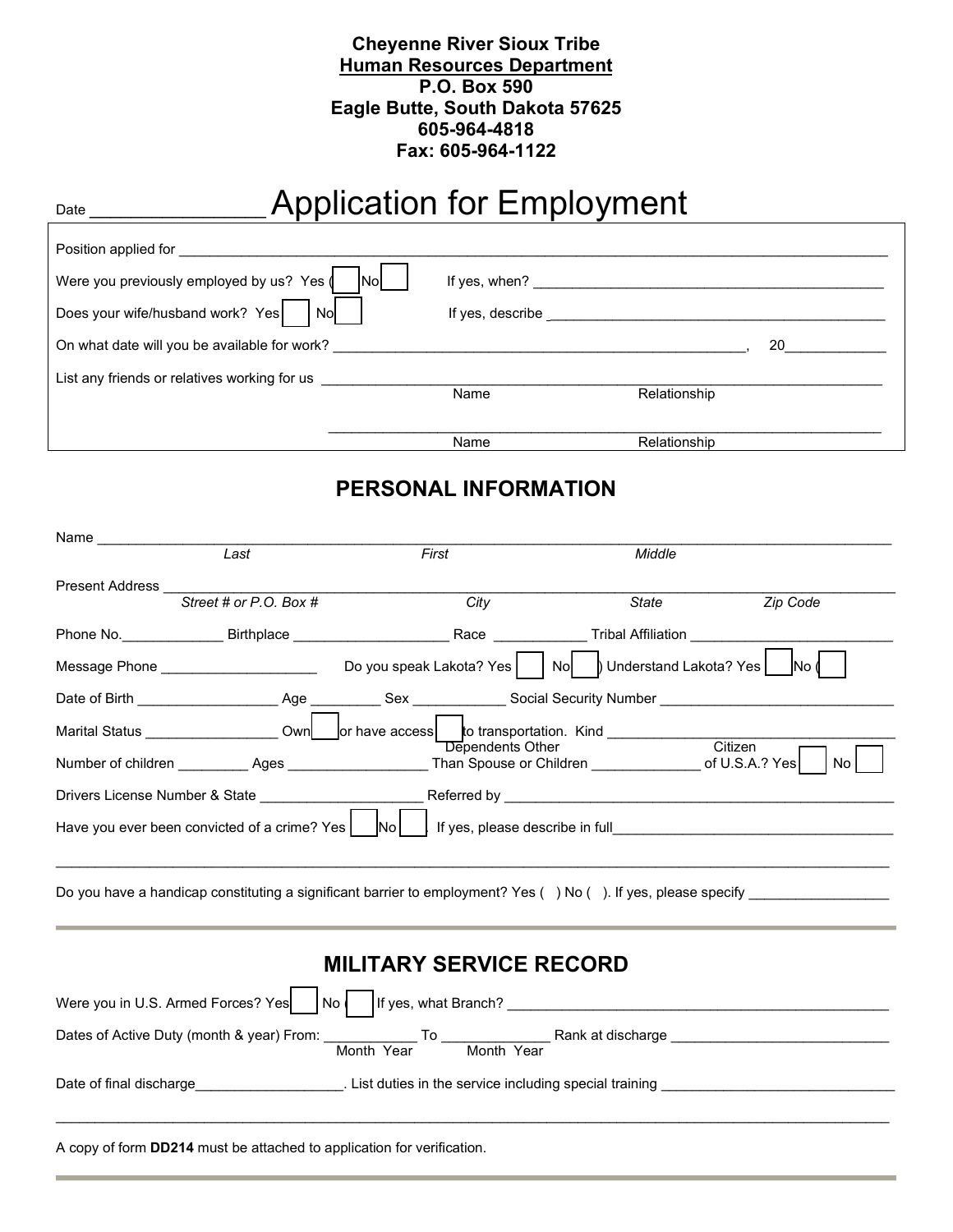## **RECORD OF EDUCATION Transcripts, diploma and/or certificates must be attached for verification**

| School                                   | Name & Location of School | Dates of<br>Attendance |             |                | Check Last<br>Year<br>Completed |                | Did you<br>Graduate?   | List Degree<br>and date<br>received |
|------------------------------------------|---------------------------|------------------------|-------------|----------------|---------------------------------|----------------|------------------------|-------------------------------------|
| Elementary<br>School                     |                           |                        | 5           | 6              | 7                               | 8              | Yes<br>No<br><b>NA</b> |                                     |
| High<br>School<br>or<br><b>GED</b>       |                           |                        | 9           | 10             | 11                              | 12             | Yes<br>No              |                                     |
| College<br>Course of<br>study            |                           |                        | 1           | $\overline{2}$ | 3                               | 4              | Yes<br>No              |                                     |
| Other<br>(Specify)<br>course of<br>study |                           |                        | $\mathbf 1$ | $\overline{2}$ | 3                               | $\overline{4}$ | Yes<br>No              |                                     |

## **Please complete all items regarding present and past employment, beginning with most recent.**

#### **IF ADDITONAL SPACE IS REQUIRED, PLEASE USE THE BACK PAGE OR WE HAVE CONTINUATION SHEETS AVAILABLE**

| Name and Address of Company<br>and type of Business | Date Employed: Mo Yr Date Separated _____________ Position Held ________________                                                                                                                                               |  |  |  |  |
|-----------------------------------------------------|--------------------------------------------------------------------------------------------------------------------------------------------------------------------------------------------------------------------------------|--|--|--|--|
|                                                     | Starting Salary __________ Last Salary ___________ Reason for leaving _____________________________                                                                                                                            |  |  |  |  |
|                                                     |                                                                                                                                                                                                                                |  |  |  |  |
|                                                     |                                                                                                                                                                                                                                |  |  |  |  |
| Telephone No.                                       |                                                                                                                                                                                                                                |  |  |  |  |
|                                                     |                                                                                                                                                                                                                                |  |  |  |  |
| Name and Address of Company<br>and type of Business | Date Employed: Mo Yr Date Separated Position Held ______________________________                                                                                                                                               |  |  |  |  |
|                                                     | Starting Salary _________ Last Salary _______ Reason for leaving _______________                                                                                                                                               |  |  |  |  |
|                                                     |                                                                                                                                                                                                                                |  |  |  |  |
|                                                     | Description of Duties: the contract of the contract of the contract of the contract of the contract of the contract of the contract of the contract of the contract of the contract of the contract of the contract of the con |  |  |  |  |
| Telephone No.                                       |                                                                                                                                                                                                                                |  |  |  |  |
|                                                     |                                                                                                                                                                                                                                |  |  |  |  |
|                                                     |                                                                                                                                                                                                                                |  |  |  |  |
| Name and Address of Company<br>and type of Business | Date Employed: Mo Yr Date Separated _______ Position Held ______________                                                                                                                                                       |  |  |  |  |
|                                                     | Starting Salary __________ Last Salary ______________Reason for leaving ___________________________                                                                                                                            |  |  |  |  |
|                                                     |                                                                                                                                                                                                                                |  |  |  |  |
|                                                     |                                                                                                                                                                                                                                |  |  |  |  |
| Telephone No.                                       |                                                                                                                                                                                                                                |  |  |  |  |
|                                                     |                                                                                                                                                                                                                                |  |  |  |  |

May we contact the employers listed above? \_\_\_\_\_\_\_\_\_\_ If not, indicate by No. which one(s) you do not wish us to contact.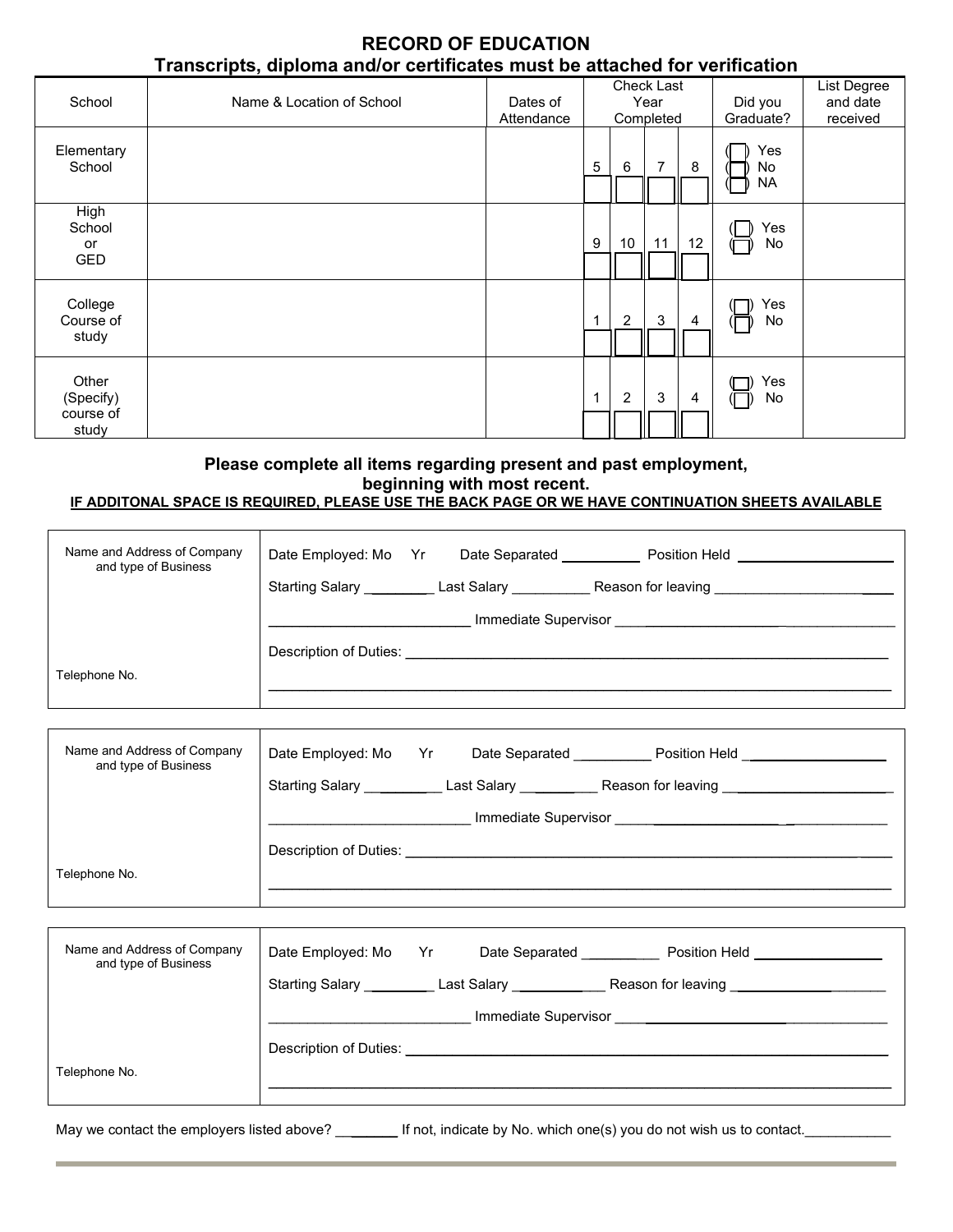| Name and Address of Company<br>and type of Business                  | Date Employed: Mo Yr Date Separated _____________ Position Held ________________<br>Starting Salary ___________ Last Salary _____________Reason for leaving ___________________________                                                                              |
|----------------------------------------------------------------------|----------------------------------------------------------------------------------------------------------------------------------------------------------------------------------------------------------------------------------------------------------------------|
| Telephone No.                                                        |                                                                                                                                                                                                                                                                      |
| Name and Address of Company<br>and type of Business<br>Telephone No. | Date Employed: Mo Yr Date Separated _____________ Position Held ________________<br>Starting Salary _________ Last Salary _ ______ __ Reason for leaving _ _________________<br>________________________________Immediate Supervisor ____________________________    |
|                                                                      |                                                                                                                                                                                                                                                                      |
| Name and Address of Company<br>and type of Business                  | Date Employed: Mo Yr Date Separated _______ Position Held _______________<br>Starting Salary ___________ Last Salary ______________Reason for leaving __________________________<br>___________________________Immediate Supervisor ________________________________ |
| Telephone No.                                                        |                                                                                                                                                                                                                                                                      |
| Name and Address of Company<br>and type of Business                  | Date Separated ____________ Position Held ____________________<br>Date Employed: Mo Yr<br>Starting Salary ____________Last Salary ____________Reason for leaving ____________________________                                                                        |
| Telephone No.                                                        | Description of Duties: __________                                                                                                                                                                                                                                    |
| Name and Address of Company<br>and type of Business                  | Date Employed: Mo Yr<br>Date Separated ______________ Position Held _______________<br>Starting Salary ____________Last Salary __________________Reason for leaving ______________________                                                                           |
| Telephone No.                                                        |                                                                                                                                                                                                                                                                      |

May we contact the employers listed above? \_\_\_\_\_\_\_\_ If not, indicate by No. which one(s) you do not wish us to contact.